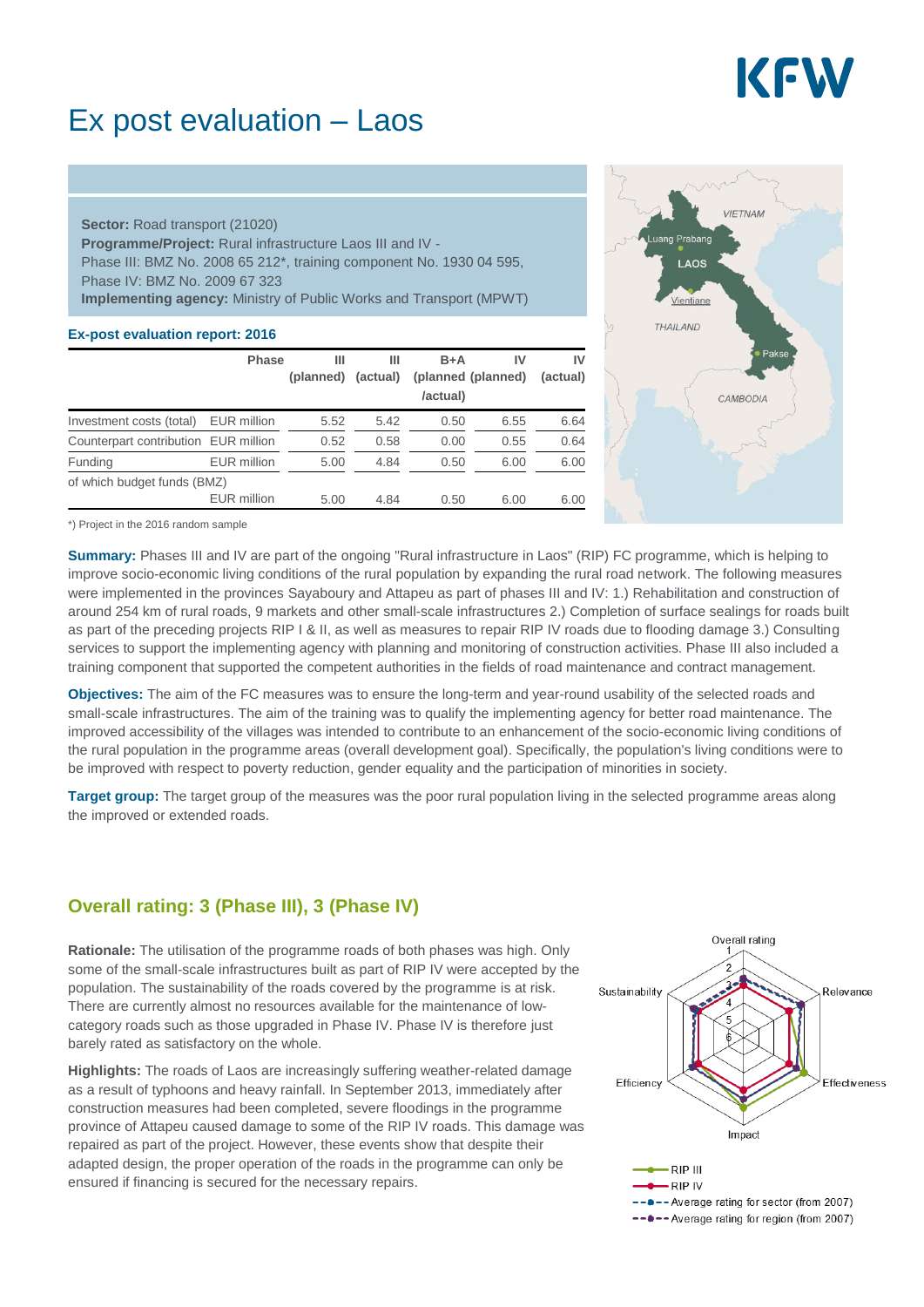

# Rating according to DAC criteria

### **Overall rating: 3 (Phase III), 3 (Phase IV)**

The roads financed in Phases III and IV exhibit a high intensity of use. However, the population did not accept the new markets constructed as part of RIP IV. The project had a developmental impact despite the fact that an increase in market-oriented production as central target indicator in Phase IV could not be achieved.. The capacities of the institutions in the Laotian road sector are weak with respect to the future financing of the programme roads' running costs. The scarcity of resources jeopardises primarily the sustainability of the RIP IV roads, since these roads are in a lower category and maintaining them is of relatively low priority for the Laotian government.

#### **Relevance**

The programme's approach of ensuring that the villages covered by the programme have year-round access to markets, social infrastructure and administration centres by extending the rural road network, and thus improving the population's living conditions, is still coherent. The districts covered by the programme are among Laos's 72 poorest districts. The insufficient transport infrastructure in these districts was a key obstacle to their development at the time of the programme appraisal and still remains so today. The national poverty strategy emphasises the construction of roads and tracks with respect to the alleviation of poverty. Scientific studies indicate that in rural parts of Laos, access to a road increases the chances of escaping poverty by 10%<sup>1</sup>. Evaluations of comparable donor projects also point to the high relevance of rural road construction in the fight against poverty. The projects coherently fitted into the Laotian sector strategy, and were closely connected to the German DC's approach to "Rural development in the poor regions of Laos", which is based on that strategy. The approach followed as part of RIP IV, of building roads to complement smaller-scale infrastructure measures (boat launches, bus stops and markets) can boost the developmental efficacy of the measures. However, it proved difficult even during the feasibility study to identify sites to construct new markets. Especially in sparsely populated and very poor areas that are dominated by the subsistence economy such as the target province of Attapeu, demand for new market infrastructure is low. In programme regions that fit this description it would make more sense to expand highly frequentedmarkets to ensure that the population really benefits from the measures.

Looking back, the capacities of the Laotian institutions in the sector with respect to the future financing of the programme roads' running costs were overestimated at the time when the programme was designed. Funds for maintaining the rural road network are scarce in every country as a result of the low priority attached to rural as opposed to national roads. However, the situation in Laos is particularly difficult, since the road sector as a whole has substantial financial challenges to overcome. As a result of joining the Association of Southeast Asian Nations, Laos is required to extend 2,300 km of national roads in order that these meet the regional standard. The Ministry of Public Works & Transport also has to provide budgets for the substantial damage inflicted on infrastructure every year by typhoons and heavy rainfall. The programme proposal for a preceding project (RIP I) already made reference to the fact that willingness of the German federal government and/or other donors to also get involved in maintaining the programme roads inthe medium term is an important prerequisite for the success of the programme. In Phases III and IV which are being evaluated here, the decision was made not to implement this kind of model despite the fact that increasingly remote areas with low economic power were being connected, while experience shows that these areas are particularly affected by the scarcity of funds.

#### **Relevance rating: 3 (both projects)**

#### **Effectiveness**

The aim of the measures was to achieve the long-term and year-round utilisation of the expanded rural roads as well as the smaller-scale infrastructure such as markets. It proved possible to completely achieve the intended physical outcomes of the two programme phases. Indicators 1 through 4 were used

World Bank Group (2015), Drivers of Poverty Reduction in Lao PDR, Lao PDR Poverty Policy Notes, October 2015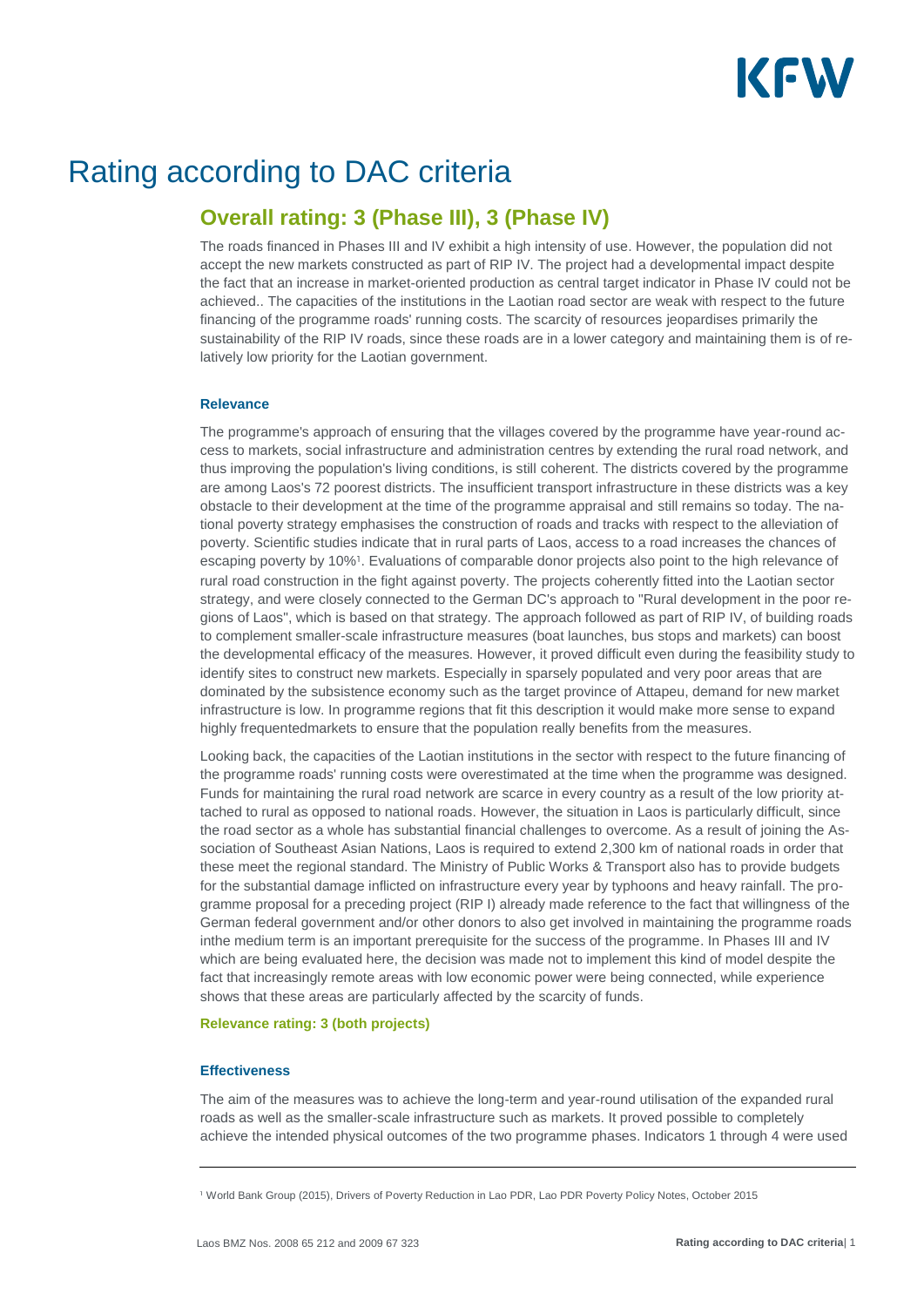

to measure the achievement of the programme's objectives, and were specified in more detail compared to the programme proposals in some cases (indicators 3 and 4). The evaluation of the extent to which the objectives have been achieved is based on an analysis of the results of socio-economic studies carried outas part of the project.

| <b>Indicator</b>                                                                                                    | <b>Target</b>     | <b>Status at ex post evaluation</b>    |                                        |                                        |                                    |  |
|---------------------------------------------------------------------------------------------------------------------|-------------------|----------------------------------------|----------------------------------------|----------------------------------------|------------------------------------|--|
|                                                                                                                     |                   | <b>RIP III</b>                         |                                        | <b>RIP IV</b>                          |                                    |  |
|                                                                                                                     | <b>RIP III+IV</b> | <b>Mid-term</b>                        | <b>Ex post</b>                         | Mid-term                               | <b>Ex post</b>                     |  |
| (1) Increase in average vol-<br>ume of motorised traffic                                                            | $+20%$            | $+106%$                                | $+133%$                                | $+107%$                                | $+156%$                            |  |
| (2) Year-round passability of<br>the roads in the programme                                                         | Given             | Given                                  | Given                                  | Given                                  | Given                              |  |
| (3) Reduced journey times<br>(a) along the programme<br>roads,<br>(b) to administrative centres,<br>(c) to markets. | $-20%$            | $(a) -52%$<br>(b) $-50%$<br>$(c) -44%$ | $(a) -61%$<br>(b) $-54%$<br>$(c) -52%$ | $(a) -36%$<br>(b) $-36%$<br>$(c) -28%$ | $(a) -16%$<br>(b) n/a<br>$(c)$ n/a |  |
| (4) Reduction in transporta-<br>tion costs*<br>(a) per person per km<br>(b) per tonne per km                        | $-20%$            | n/a                                    | $(a) -31%$<br>$(b) -33%$               | $(a) -12%$<br>(b) $-45%$               | n/a                                |  |

\*) adjusted for inflation and higher petrol prices

The increase in the volume of traffic on the programme roads in both provinces was much more pronounced than planned, and also generally exceeded the increase observed on the control roads selected for the purpose of socio-economic reporting. There was a particularly sharp increase in the volume of traffic in Sayaboury Province (210% (RIP III) and 201% (RIP IV)). Corresponding increases of 71% and 102% were observed in the province of Attapeu. The programme roads are still passable throughout the year, which means that an important programme objective was achieved. There are however signs that it may not be possible to ensure this year-round passability in the long term (please refer to the "Sustainability" section). The indicator of a 20% reduction in journey times was achieved in both provinces along the RIP III roads, but along the RIP IV roads it was only achieved in the target province of Sayaboury, where journey times along the programme roads were reduced by 30% as a result of the project. Journey times in Attapeu province fell sharply as soon as the roads had been completed (-30% mid-term). They rose again, however, due to the deterioration of the road condition, and have now returned to levels similar to those seen prior to the start of the project. The same has also happened with average driving speeds. The intended reduction of transportation costs along the RIP IV roads (in both provinces) could not be entirely achieved. Although vehicle operation costs along the programme roads consistently fell as a result of the higher standard of construction, no genuine competition has been able to develop (yet) between transportation providers on account of the region's remoteness. Such competition would have brought about a sharper reduction in transportation costs. There are still only a very small number of private transportation providers operating on many of the RIP IV roads.

<sup>&</sup>lt;sup>2</sup> As part of the project, socio-economic data was collected along the programme roads in order to understandthe development of target indicators to a satisfactory degree. Baseline data (prior to the implementation of the project), mid-term data (immediately following the conclusion of the project) and ex post data (two years after completion of the project) were collected. Along the RIP IV roads ex post data could only be collected for some of the indicators (1, 2 and 3a). Data for indicators 1 and 3 is also available with respect to developmentsalong control roads.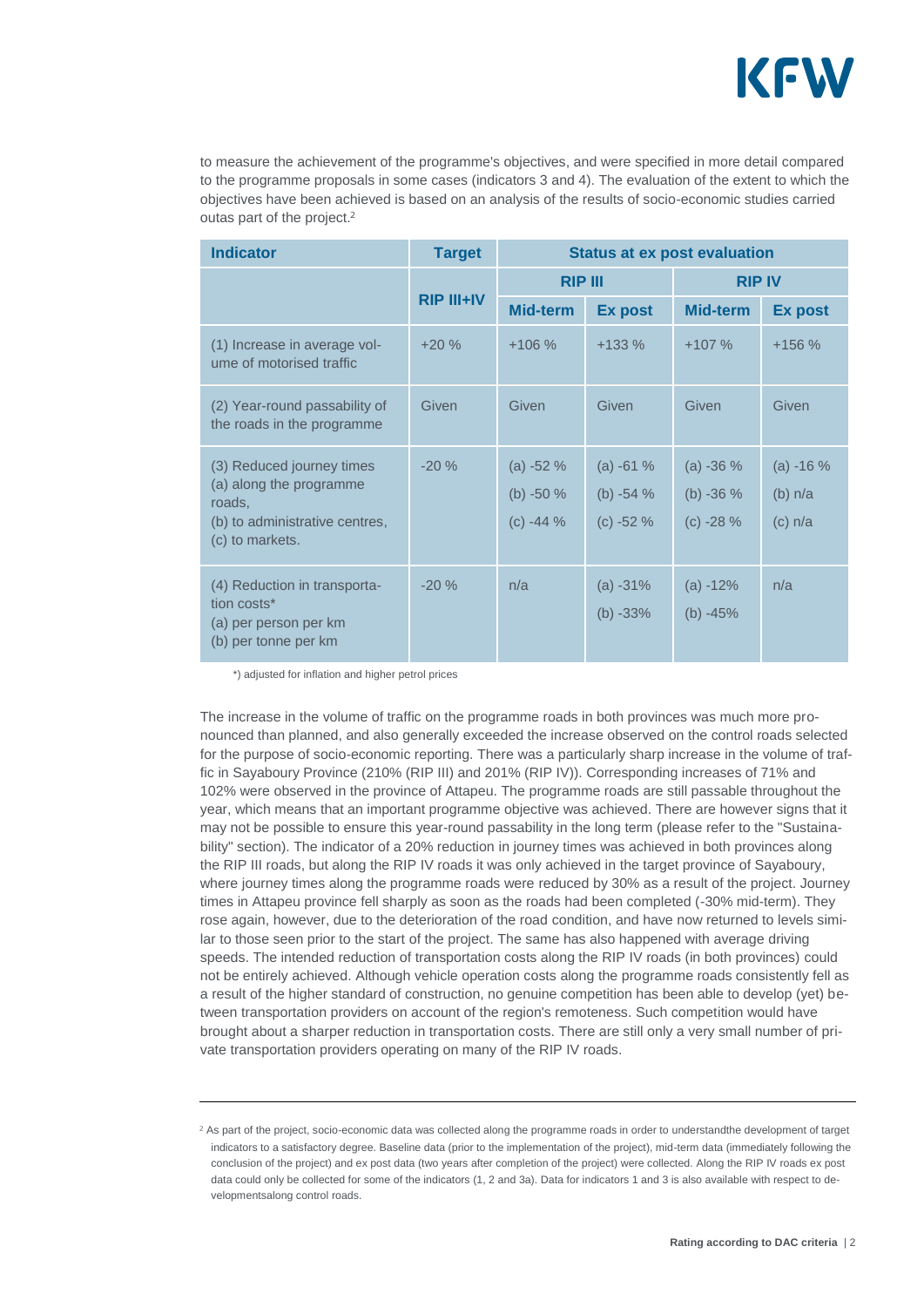

The aim of expanding the markets and constructing new ones (which accounted for 4% of the investment costs of RIP IV) was to enhance the project's impact with respect to a market-oriented way of doing business in the areas covered by the programme. This objective was only achieved in part, as revealed by the intensity of useof the markets. Four of the five new markets were not put into operation, while two other, smaller, expanded markets are only utilised to a very limited extent (2/4 sellers). The markets in two district centres which were upgraded as part of the project and already highly frequented before the project was launched were operating. It was not possible to compare the extent to which the markets were utilised before and after the completion of the project, but a survey of visitors to the market revealed that they were highly appreciative of the markets' high construction standards, as a result of which it can plausibly be assumed that the project had a positive impact in this respect. One positive note is that the other, smaller-scale infrastructure built as part of RIP IV (such as bus stops and ferry launches) was accepted by the population. The expanded jetties in particular (6% of the investment costs of RIP IV) are heavily used, and generate income and employment for multiple families. The concreting of the ramps also makes river crossings safer during the rainy season.

The effectiveness of RIP III is categorised as "good" as a result of the full achievement of the target indicators. The effectiveness of RIP IV is only classified as "satisfactory" since target indicators 3 and 4 were only achieved in part and only two of the nine markets financed exhibit a satisfactory degree of utilisation.

#### **Effectiveness rating: 2 (RIP III), 3 (RIP IV)**

#### **Efficiency**

Implementation was on schedule, with some measures even carried out faster then planned. All of the planned roads could be rehabilitated to a high standard of construction. Damage caused to the rehabilitated roads in Attapeu in September 2013 as a result of flooding was promptly repaired. Significant delays of payments of the Laotian counterpart contribution did not have any negative impact on the progress of the programme in RIP IV. However, the challenging overall budget situation in Laos poses the risk that construction companies will price the likelihood of delayed payments into their quotes, causing costs to rise.

Unit costs have risen since the start of the RIP programme. The specific investment costs of the RIP III and IV roads amounted to EUR 33,500 and EUR 36,500 per kilometre respectively, up from just EUR 29,000 per km in the preceding phases I and II. In addition to price increases as a result of inflation, this can be attributed to the generally higher construction standard of the programme roads. As part of RIP IV, importance was explicitly attached to weather-proof construction which is considered sensible in light of the frequent and heavy rainfall experienced in the programme region. The approach is also consistent with the Laotian government's strategy of increasing the proportion of dirt roads with surface sealing in order to reduce maintenance costs. Despite these measures, the floods in Attapeu in September 2013 caused significant damage to the RIP IV roads, which had only just been completed. Given the relatively sparse population and the hilly terrain of the programme region, however, it does not seem expedient to raise the standard of construction so high as to be able to withstand these kinds of extreme weather events since the related costs would be out of all proportion. Instead, budgets should be made available for regular maintenance measures or repairs as needed.

The substantial increase in the volume of traffic in both target provinces indicates very good allocation efficiency when it comes to the selection of roads. However, the large geographical distance between the two programme provinces (1,300 km) presented the executing agency and implementation consultant with avoidable challenges in connection with the implementation of the programme. Efficiency could be improved by focusing the project on just one region, or at least neighbouring regions.

In the interest of efficiency, the construction of new markets as part of the programme should also be subjected to a critical review. Since it is the industry and trade departments and not the local roadconstruction departments that are responsible for the operation of the markets, the establishment of a new market requires very close coordination between various agencies. The industry and trade departments do not have the capacities for this, however.

According to the programme concept, simple, routine maintenance measures were to be carried out virtually free of charge by the village communities along the programme roads. However, this process only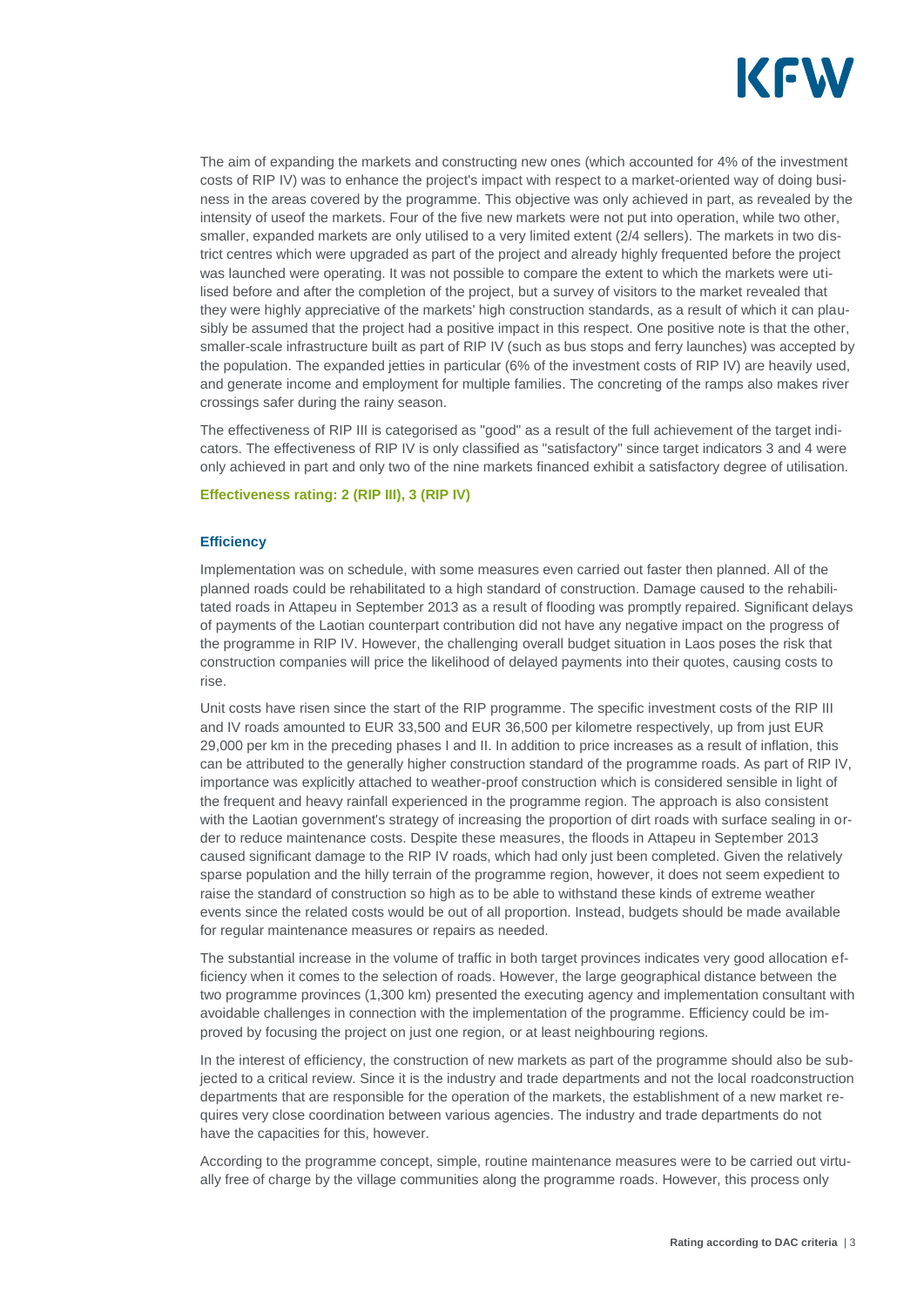

works well along some of the road sections, and less well on longer sections through sparsely populated areas in particular. On the whole, training whole villages, providing simple tools and the need to coordinate and motivate villagers seems inefficient. The use of fewer, but paid, workers could increase the efficiency of routine manual maintenance.

#### **Efficiency rating: 3 (both projects)**

#### **Impact**

The overall development goal of the measures was to improve the socio-economic living conditions of the rural population living in the areas covered by the programme. Specifically, the population's living conditions were to be improved with respect to poverty reduction, gender equality and the participation of minorities in society. Looking back, it cannot be assumed with certainty that the intended developmental impacts were achieved since the pool of data on which the impact assessment is based is lacking in many respects. The data provided by the Laotian authorities regarding changes in household incomes in the region covered by the programme was incomplete. The development of poverty indicators could not be traced due to a change in the Laotian government's method for collecting the data. The high mobility of the population also limits the informative value of indicators that measure "per capita" access to education, health care or a supply of water in individual villages. Only a panel survey could provide reliable results.

Two indicators, (1) the increase in market-based production, measured using the annual income from market sales, and (2) the increase in the proportion of girls attending secondary schools, which were defined at the programme appraisal and monitored by means of surveys, are used to evaluate the achievement of the overall development objective. The latter is broken down into (2a) the increase in the rate of secondary school attendance among 11 to 18-year-olds and (2b) the reduction in the gender gap at secondary schools.

The indicator of an increase in market-oriented production was only achieved along the RIP III roads. As a result of the improved connection with markets and the lower transportation costs there was an increase in average earnings from agricultural sales along the RIP III roads in both target provinces. The increase averaged 65%. There were contrasting trends along the RIP IV roads in the two target provinces. Agricultural productivity in the target province of Sayaboury collapsed as a result of lower rainfall and a pest infestation, which meant that there were fewer goods available for sale on the markets and takings from agricultural sales fell by 21% in comparison to the baseline. In Attapeu, on the other hand, agricultral incomes rose as a result of the project. Of 100 households chosen at random in the villages covered by the programme, 55% indicated prior to the commencement of the project that they did not have any cash crops, meaning that they were solely involved in subsistence farming. Following the completion of the project, 100% of these households indicated that they were selling goods on the market, and those who were already growing cash crops had been able to significantly increase their income from market sales. The target indicator of an increase in market-oriented production was therefore achieved in part along the RIP IV roads.

The trend for the secondary school attendance rate among 11 to 18-year-olds in the villages covered by the programme (indicator 2a) was inconsistent. In other rural road construction programmes, improved connection to the provincial and district road network increased the proportion of young people in the programme villages attending secondary school. This was not observed in the programme villages in RIP III and IV. Rates of secondary school attendance rose by 12 percentage points in the RIP III programme villages in Sayaboury, but fell by 9 percentage points in Attapeu. The opposite was observed in the villages covered by the programme in RIP IV: the secondary school attendance rate in the programme villages fell 4% in Sayaboury and rose 4% in Attapeu. One possible explanation for the falling attendance rates despite the faster and more cost-effective connection to this type of school could be the strong influx of above average poor sections of the population into the programme villages. It is reasonable to assume that particularly poor households whose villages were not connected to the transport network have moved into the RIP programme villages. Therefore, the positive impacts of the project may have been underestimated. Unfortunately there is no data available regarding the particulars of the new residents. The intended narrowing of the gender gap was achieved in all of the villages covered by the programme.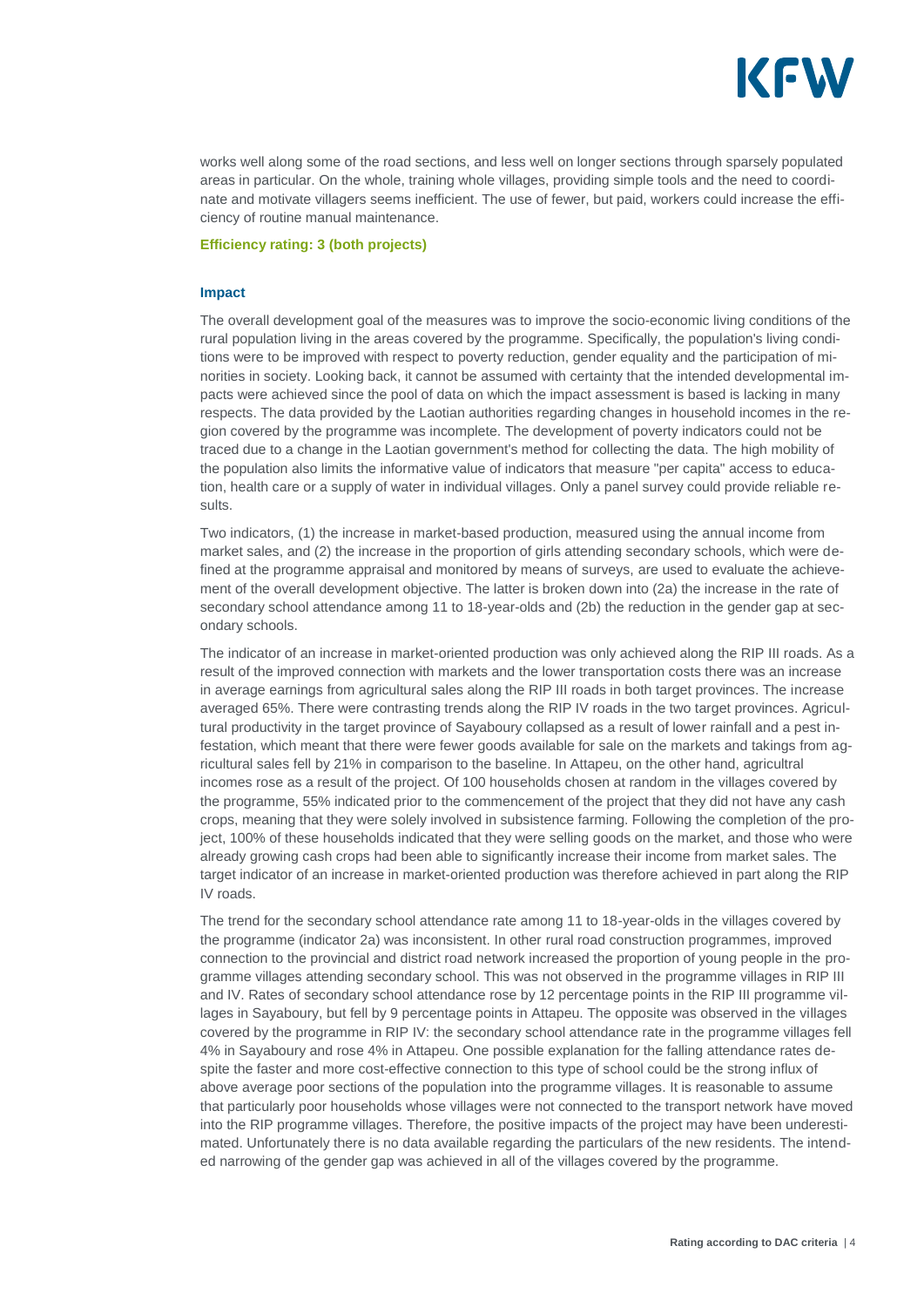

Another striking development is that the populations of the villages covered by both phases of the programme (and in both provinces) rose since the start of the project, but fell in the control villages. The populations of the programme villages rose 7% on average, which roughly corresponds to the growth of the national population during the same period. This could indicate that the populace now prefer to live in the programme villages on account of the improved transport connections. On the other hand, it cannot be entirely ruled out that the government's relocation policy aimed at increasing the concentration of the population in villages may have been a factor.

Because the important target indicator 1 was not achieved in RIP IV, the developmental impact of RIP IV is judged to be slightly worse than that of RIP III.

**Impact rating: 2 (RIP III), 3 (RIP IV)**

#### **Sustainability**

Maintenance is a key criterion for evaluating the sustaiability of the roads covered by the programme. Gravel roads are cheaper to construct than asphalt roads but more expensive to maintain. The costs of the annual maintenance work required for gravel roads in the provinces covered by the programme are estimated to be around 78% higher than for asphalt roads.

At the time of the ex post evaluation, the local consultants reported that the RIP III roads were all still in very good condition. Of the 18 road sections financed in connection with RIP IV, however, the authorities responsible for their maintenance reported that only seven were judged to be in "good" condition, with another seven only classed as "fair" and four as "moderate". It is striking that almost all of the roads reported to be in poor condition are in Attapeu Province.<sup>3</sup> According to the local authorities, the poor condition of the roads can be attributed to a particularly severe rainy season in 2015 as well as the use of the programme roads by heavy agricultural traffic. The high density of traffic may have accelerated the wear and tear on the roads. The tendency for the condition of RIP roads in hilly regions of Laos to deteriorate again very rapidly and running the risk of not achieving the expected useful life of at least ten years, had already been observed in the preceding phases of the project.<sup>4</sup> In addition to the heavy use of these road sections, this trend is often the result of inadequate maintenance work on the roads. Other donors operating in the target provinces, such as the International Fund for Agricultural Development (IFAD), estimate the risk of the inadequate maintenance of "their" programme roads to be "significant".

No regular maintenance work has been carried out yet on the roads covered by the programme, which is understandable given the fact that construction was only completed in 2013/14. As part of a basic and advanced training measure, employees of the provincial authorities were successfully trained in the fields of planning and monitoring maintenance measures. It can therefore be assumed that the quality of the implemented maintenance measures will improve in the future. According to the local consultant, minor routine maintenance measures are carried out by the village community, as planned. At the same time, it cannot be assumed that this work is performed to a satisfactory standard everywhere (please refer to the "Efficiency" section).

There are currently not enough funds available to maintain all of the roads covered by the programme. Before the project started, the executing agency announced its intention to increase the funding for the maintenance of the road network in the target provinces, as agreed by contract. However, the maintenance budget has fallen by about 35% in Sayaboury Province and 20% in Attapeu Province since the programme appraisal. The sustainability of the RIP IV roads is particularly at risk because, like many other countries, Laos allocates funds on the basis of priority and the RIP IV roads connect to very remote, economically weak areas.

At the same time, there are growing signs that Laos now takes the issue of maintenance very seriously. This is reflected, for example, in the drafting of a new decree regarding the management of the Road Maintenance Fund (RMF), according to which a fixed (and higher) percentage of the RMF's income will be made available for maintaining the rural road network, as well as the decision of the Ministry of Public

<sup>&</sup>lt;sup>3</sup> The roads covered by the programme were not driven along as part of the ex post evaluation, as a result of which these facts are based on information provided by the local authorities.

Please refer, for example, to the ex post evaluation "Rural road building Bokeo / Rural road infrastructure Northern Laos".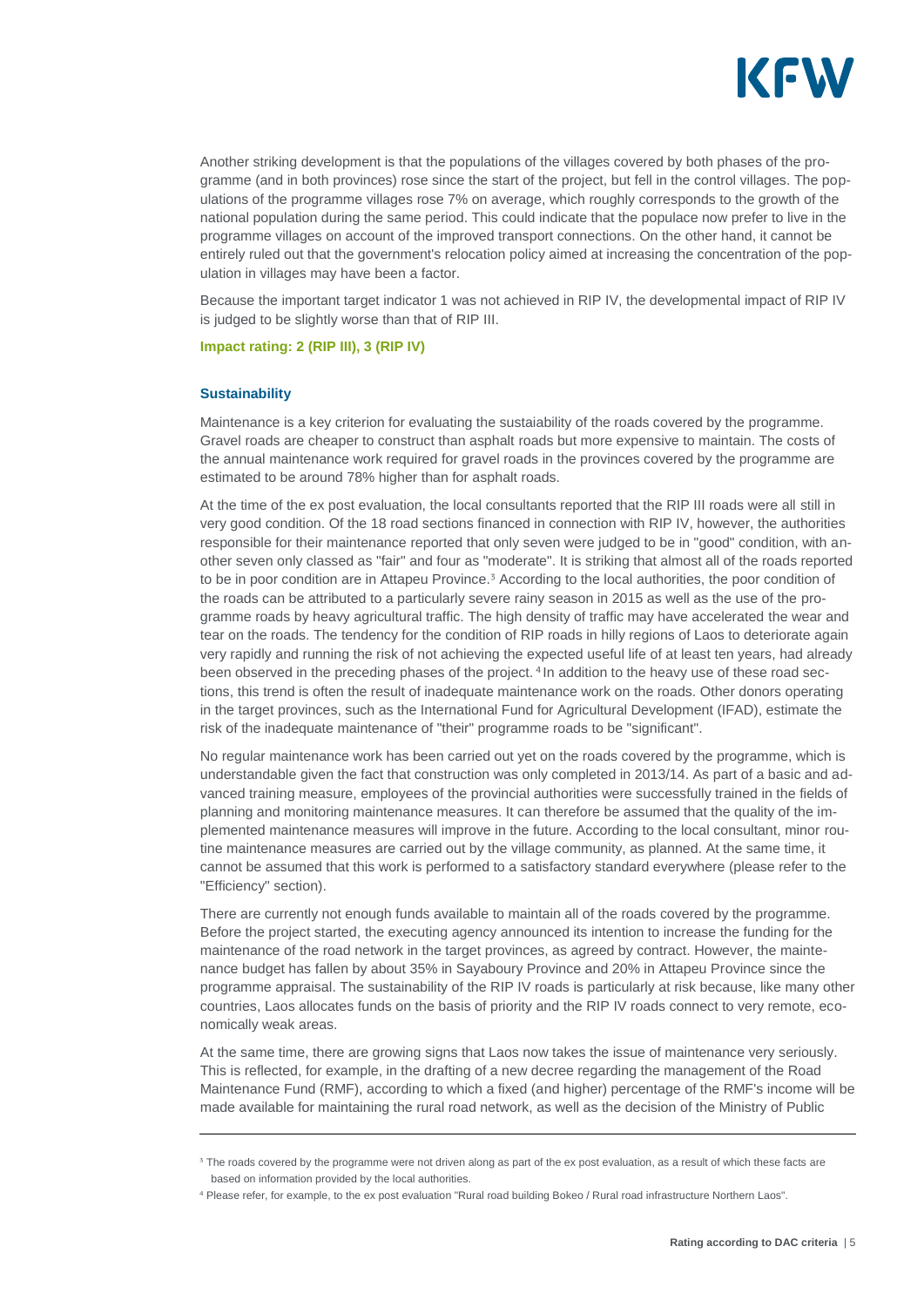

Works and Transport to reinstate the department for rural roads, which was dissolved in 2013. At the same time, the RMF's income is growing at a rate of 21% per year (since 2001), as a result of which it is plausible to assume that the overall funds provided for rural roads throughout Laos and in the provinces covered by the programme will rise in the years ahead. The involvement of the FC and other donors, who are supporting the executing agency by establishing a national training centre, introducing a road maintenance management system and co-financing the maintenance work, will have a positive impact on the sustainability of the programme roads.

In light of the positive trends, the sustainability of the RIP III roads is judged to be satisfactory while that of the RIP IV roads is considered only just satisfactory.

**Sustainability rating: 3 (RIP III), 3 (only just) (RIP IV)**